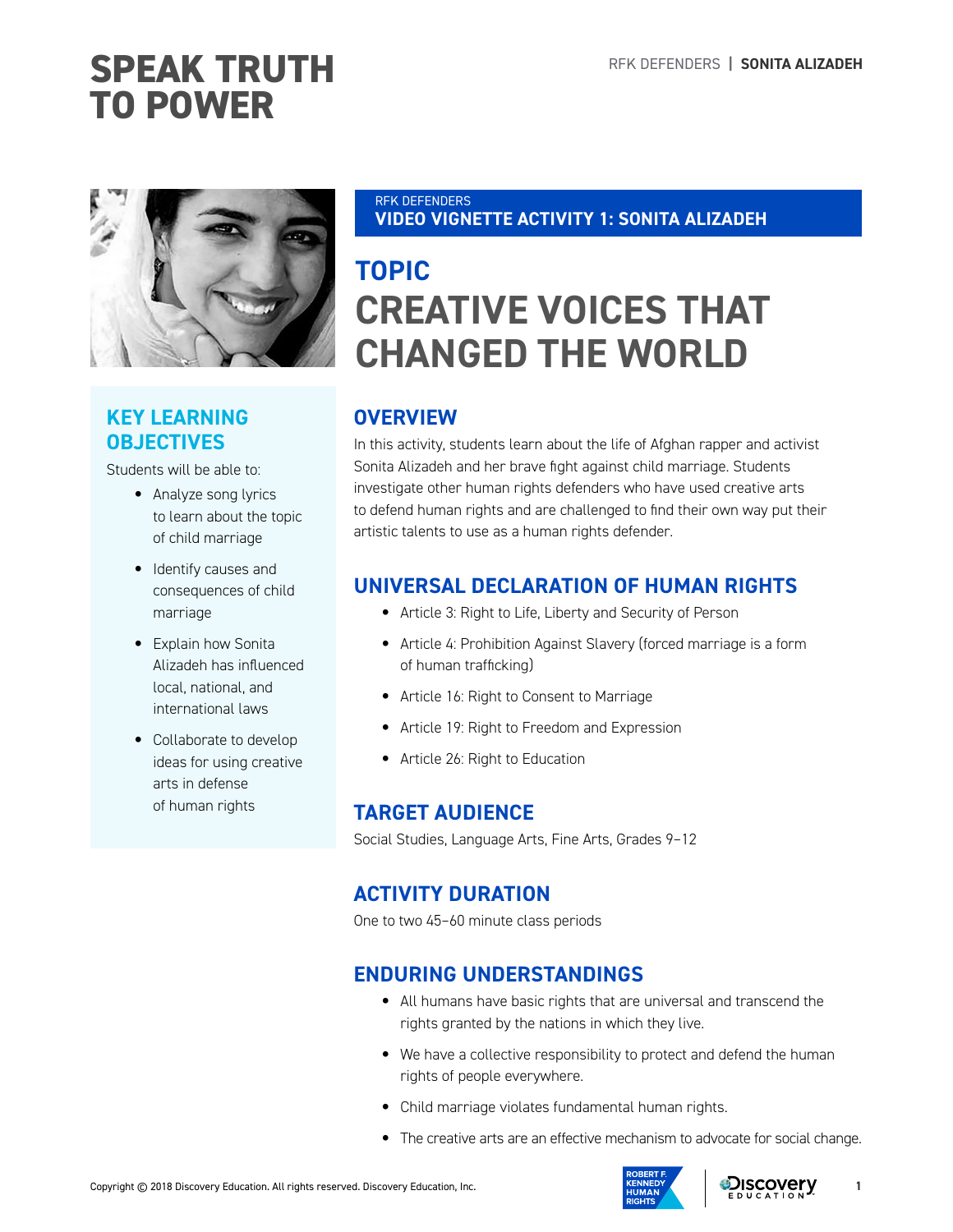## **ESSENTIAL QUESTIONS**

- What are human rights and why are they important?
- Why do human rights need to be protected?
- How can people use creative arts to advocate for social change in defense of human rights?

### **MATERIALS**

- Lyrics from "Daughters for Sale" by Sonita Alizadeh handout (display or distribute one per student)
- Summary of Human Rights List from the Universal Declaration of Human Rights (display or distribute one per student)
- Creative Voices for Change Activity Sheet (one per student)
- Can't, Can, Will Activity Sheet (one per student)
- Access to the biographies of Van Jones, Malala Yousafzai, and Kailash Satyarthi available on the Interactive Map
- Internet and computer access
- Optional: ["Daughters for Sale"](https://www.youtube.com/watch?v=n65w1DU8cGU) video (Duration: 3:49)
	- In this video, Sonita Alizadeh visually illustrates some of the emotionally and physically painful consequences of child marriage. Sonita appears bruised and battered and has a barcode on her forehead to symbolize how child brides often feel like commodities, rather than valued humans with individual rights.
	- Be sure to preview the video before sharing it with students.

## **BACKGROUND INFORMATION/LINKS**

Sonita Alizadeh was born in Taliban-controlled Afghanistan during a time of hardship and difficulty. At 10 years old, her family tried to sell her into marriage to help make ends meet. At 14, they fled to Iran. While there, she was inspired by Iranian rappers to speak out about important human rights issues. When, at age 16, her family tried once again to sell her into marriage, she wrote a rap song about child marriage and posted it to YouTube. It went viral, and a nonprofit group in the United States helped her relocate to Utah, where she continues to share her story and fights to end child marriage.

Child marriage is a human rights violation that emerges from poverty and gender inequality. Around the world, one in five women is married before they reach the age of 18. However, child marriage is not evenly distributed among the regions of the world. In some regions, as many as half of women are married as children. These marriages are often arranged, meaning brides have little or no say in who they marry, violating women's' human right to consent to marriage. Women who are forced into marriage as children are less likely to continue their education, more likely to be abused by their frequently older husbands, and are at a higher risk for complications during pregnancy.

Resources:

- [Child Marriage](https://www.unfpa.org/child-marriage) website from The United Nations Population Fund
- [Girls' Voices](https://www.girlsnotbrides.org/girls-voices/) articles from Girls Not Brides



**2**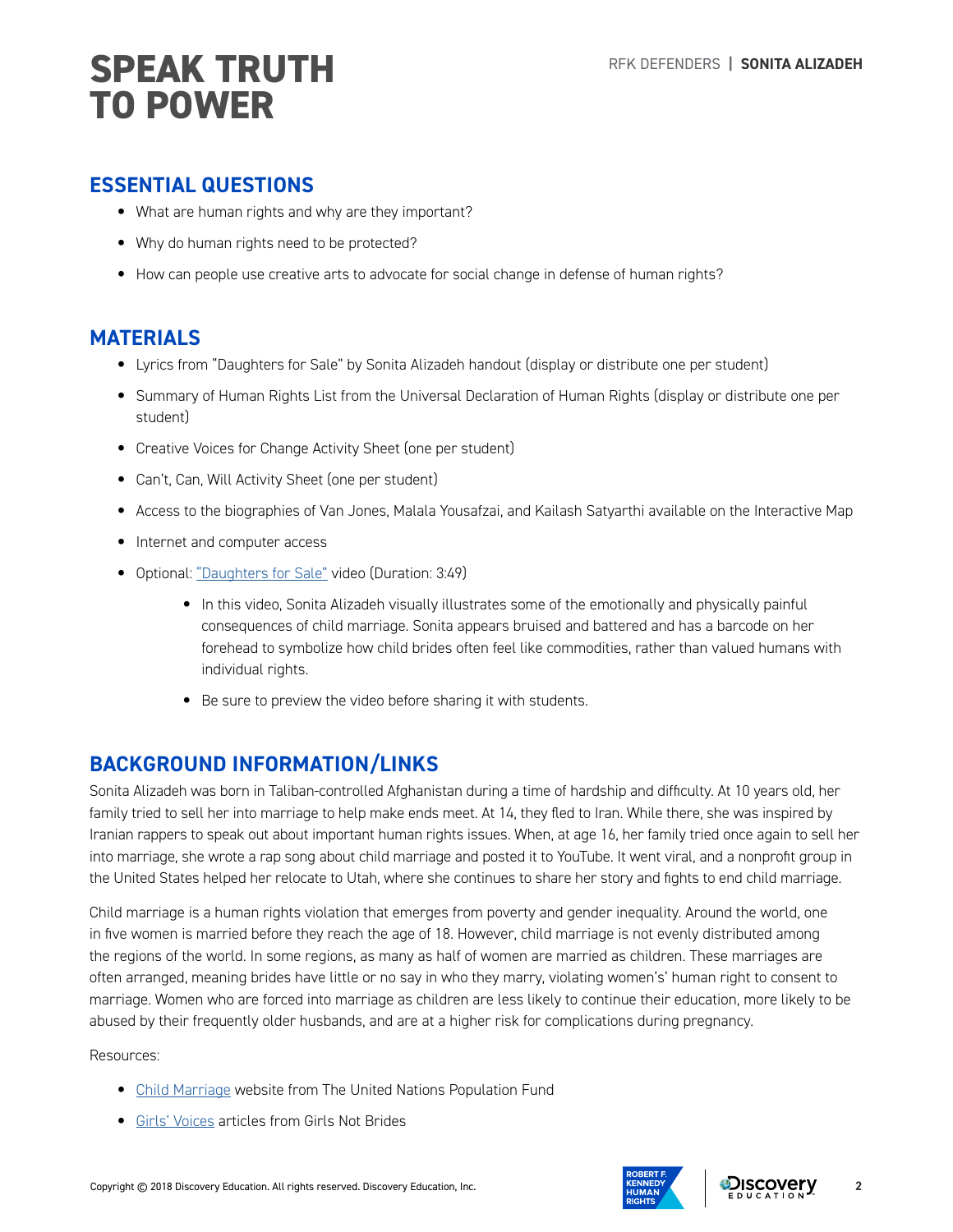• Human Rights Defenders' Interactive Map

This activity is sequenced in four phases: Ask, Analyze, Apply, and Act:

- Ask: The students will ask and answer the 5W + 1H questions about child marriage using the lyrics from "Daughters for Sale" and be introduced to the focus question. (Day 1: 15 minutes)
- Analyze: The students will analyze resources and collect evidence to address the focus question (Day 1: 30 minutes)
- Apply: The students will complete an activity that requires them to use knowledge gained earlier in the activity (Day 2: 30 minutes)
- Act: The students will explain how they will use what they have learned about Sonita Alizadeh's activism and use of art to defend human rights in their day to day lives (Day 2: 15 minutes)

## **PROCEDURE**

#### **Ask**

- 1. Before class begins, either display the lyrics to "Daughters for Sale" or distribute copies. If appropriate, consider showing the music video to the class or have it playing while students enter.
- 2. Begin the class by reading, or asking a student to read, the lyrics to "Daughters for Sale." Afterward, direct students to discuss with a partner what they think the song is about and who could have written it. Ask volunteers to share their predictions, using specific lyrics to support their thinking. Tell students the song was written by Sonita Alizadeh, a young woman from Afghanistan.
- 3. Ask, "When you hear the term "human rights" what comes to mind? What human right do you think is being violated here? How do you think child marriage violates human rights?"
- 4. Display or distribute Summary of Human Rights List from the Universal Declaration of Human Rights. Then, share the following definition of human rights from the United Nations website and ask students if it helps clarify or add context to their thinking about the connection between Sonita's song and human rights violations

*"Human rights are rights inherent to all human beings, regardless of race, sex, nationality, ethnicity, language, religion, or any other status. Human rights include the right to life and liberty, freedom from slavery and torture, freedom of opinion and expression, the right to work and education, and many more. Everyone is entitled to these rights, without discrimination."1* 

5. Tell students that they are going to use Sonita's song to teach themselves about the issue of child marriage. Have students take out a sheet of paper (or a digital device, if available) and write the following in a list on the left-hand side of the page or document: "Who?", "What?", "When?", "Where?", "Why?", and "How?" with enough space next to each question to take notes. Give students about 10 minutes to read the lyrics and look for answers to their questions as they relate to child marriage.

*Teacher Note: If necessary, consider giving students an example, such as the following: Read the first stanza together and model writing down "young girls" next to "Who?" Ask students if any other questions can be answered in the first stanza. Model writing "Iran" next to "Where?" For additional support or to reduce task time, have students work in small groups or with a partner.*

<sup>1</sup> United Nations: Human Rights retrieved from <http://www.un.org/en/sections/issues-depth/human-rights/>



**3**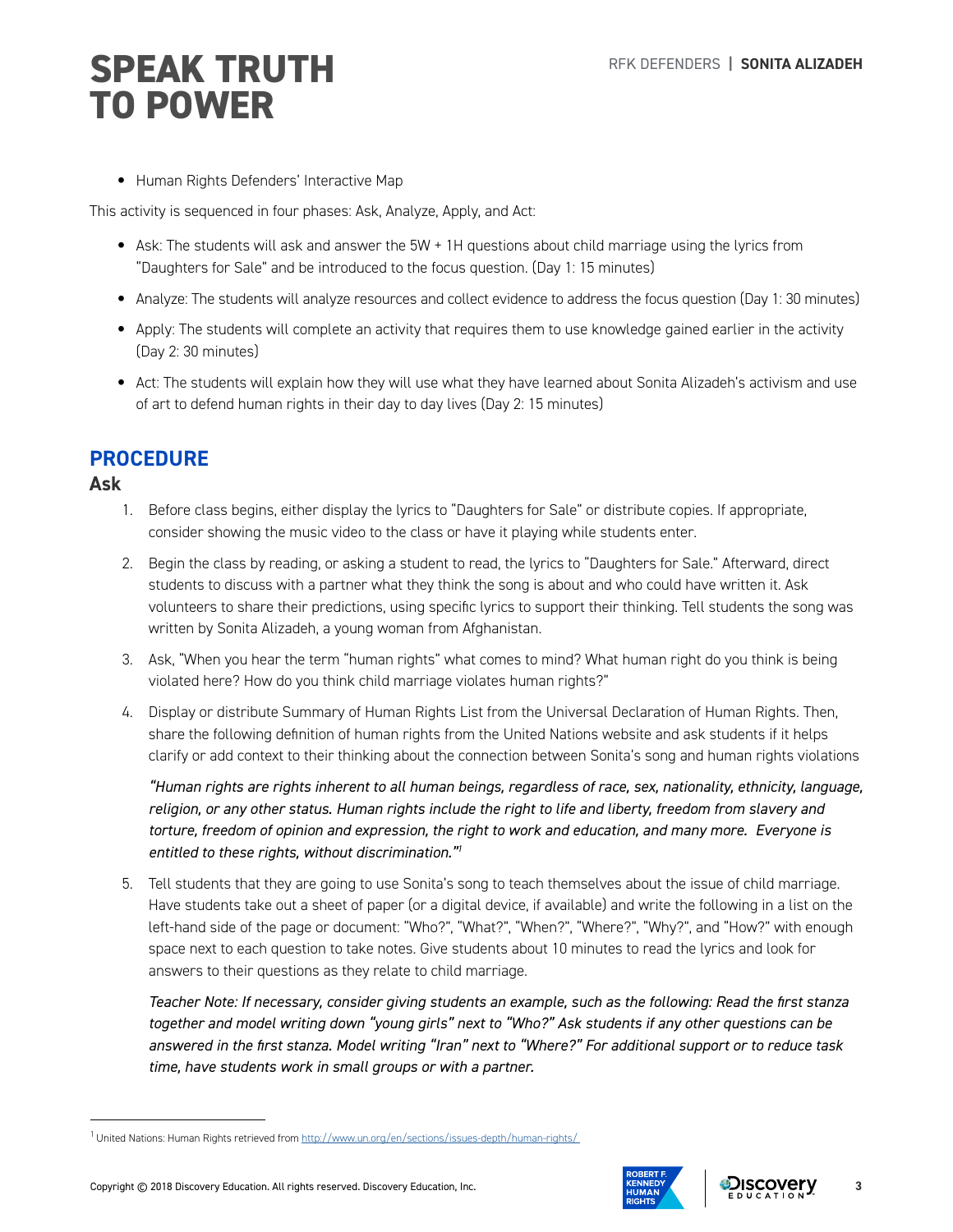6. After 10 minutes, ask students to discuss what they learned about child marriage from the song, along with any questions they still have about Sonita or child marriage.

*Teacher Note: If time allows during this activity or later, have students to do additional research using the resources listed in the Background Knowledge section above or other resources you have vetted.*

#### **Analyze**

- 7. Ask students to describe why they think Sonita wrote the song. Encourage students to quote lyrics that support their thinking.
- 8. Have students watch the Sonita video, then engage in a group discussion around the following questions:
	- Based on what you saw in the story, is Sonita a valid and reliable source of information about child marriage? If so, why so? If not, why not?
	- What are the causes of child marriage? Why would parents force their daughter to marry?
	- What are the consequences of child marriage?
		- How do you think child marriage affects those forced to marry?
		- Why is it important for people to be able to choose who they marry?
		- How might you help someone who doesn't have that choice?
	- How did Sonita use creative arts to defend human rights?
		- Do you think it was an effective use of creative arts? If so, why so? If not, why not?
	- What are some other examples of people using creative arts to advocate for social change in the defense of human rights?
	- What do you think it means to "use your voice?" Does it always mean literally using your voice?
	- Why is it important that people "use their voices" to protect the human rights of other people?
- 9. Explain to students that their discussions have led them to the focus question that will frame the next phase of the activity: How can I use creative arts to protect and defend human rights?

### **Apply**

- 10. Explain to students that they will be learning about other human rights defenders who used creative arts in different ways to defend and protect the human rights of others. Display the focus question: How can I use creative arts to protect and defend human rights? Tell students that while they read, they should be thinking about how the defenders used their artistic talents to fight for the human rights of others.
- 11. Hand out the Voices for Change Activity Sheet. Have students read the biographies of Van Jones, Malala Yousafzai, and Elie Wiesel on the Interactive Map and record the information they are gathering. Sonita's information has been completed to provide an example. Explain that while biographical details are important, students should be analyzing how the defenders used their voices (e.g., rap, blogging, writing stories) and whose rights they defended with their voices. Allow 5–7 minutes for students to complete this part of the activity.

*Teacher Note: The intent of this activity is for students to quickly gather information that will help them begin to think of ways they might use creative arts to defend human rights. Encourage students to go back to the Speak Truth to Power website and the Interactive Map at a later time to learn more about human rights defenders.*



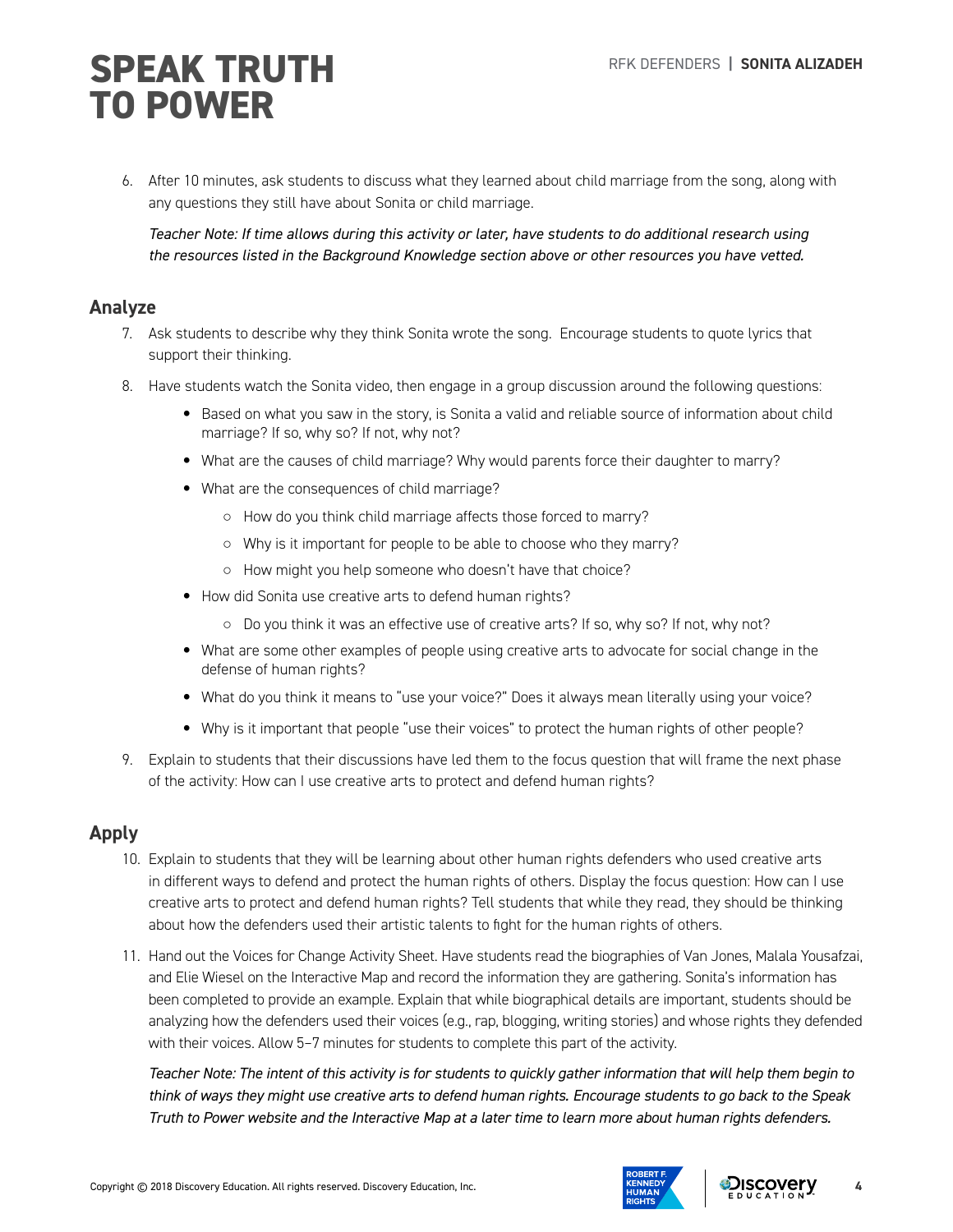12. Direct students to use the information they are gathering, along with their personal experiences, interests, and passions, to complete the final section related to their focus question: How can I use creative arts to protect and defend human rights?

*Teacher Note: If time allows, encourage students to explore the Speak Truth to Power website to learn more about human rights and human rights defenders.* 

13. Meet as a class and discuss students' responses. Have students identify the human rights issue they are interested in. Record their responses so students can identify others who share their interests.

#### **Act**

- 14. Divide the class into small groups based on their shared human rights interests.
- 15. Distribute the Can't, Can, and Will Activity Sheet to each student. Explain that big problems can sometimes seem daunting but remind them that big problems are easier to solve when we work with others, break the problem down into smaller, more manageable problems, and identify specific actions that can be taken to move toward resolution. The Can't, Can, Will Activity Sheet will help them work together to identify how they want to respond to the focus question: How can I use creative arts to protect and defend human rights? (Students should focus on the shared human rights issue they selected.)
- 16. As students work together, they should record in the I Can column actions they feel they can accomplish. When finished, each student should move one Can action over to the Will column. Have students collaborate to find ways to combine their creative arts interests/skills/talents. For example, a student who likes to draw may enjoy partnering with a student who can include the artwork in an informative video.
- 17. Tell students there are opportunities for them to share their creative arts human rights projects with others. Show students the websites for the [Speak Truth Video Contest](http://www.speaktruthvideo.com) and the [Speak Up, Sing Out Music Contest.](http://www.speakupsingout.org) If time allows, share some of the entries with students; encourage students to visit the sites on their own or with their group members and consider entering.
- 18. Remind students that their exploration of human rights and ways to defend them does not have to end today; they can pursue their interests and learn more on their own. Encourage students to continue to research organizations and programs related to the human rights issue they are interested in defending. Be sure to provide opportunities in the coming weeks and months for students to share their projects and update classmates on their progress.

### **Connections**

| Connect to Student Lives                                                                                                                                 | Connect to Contemporary Events                                                                                                                              | Connect to the Future                                                                                                                                       |
|----------------------------------------------------------------------------------------------------------------------------------------------------------|-------------------------------------------------------------------------------------------------------------------------------------------------------------|-------------------------------------------------------------------------------------------------------------------------------------------------------------|
| While child marriage may seem<br>foreign to students, they may see<br>examples in their own schools or<br>communities of human rights being<br>violated. | Not only is child marriage still a<br>global issue, but around the world, the<br>human rights of women, minorities,<br>and the poor are regularly violated. | This activity is designed to show<br>students the power their voices and to<br>encourage them to use that power to<br>help others in the world around them. |



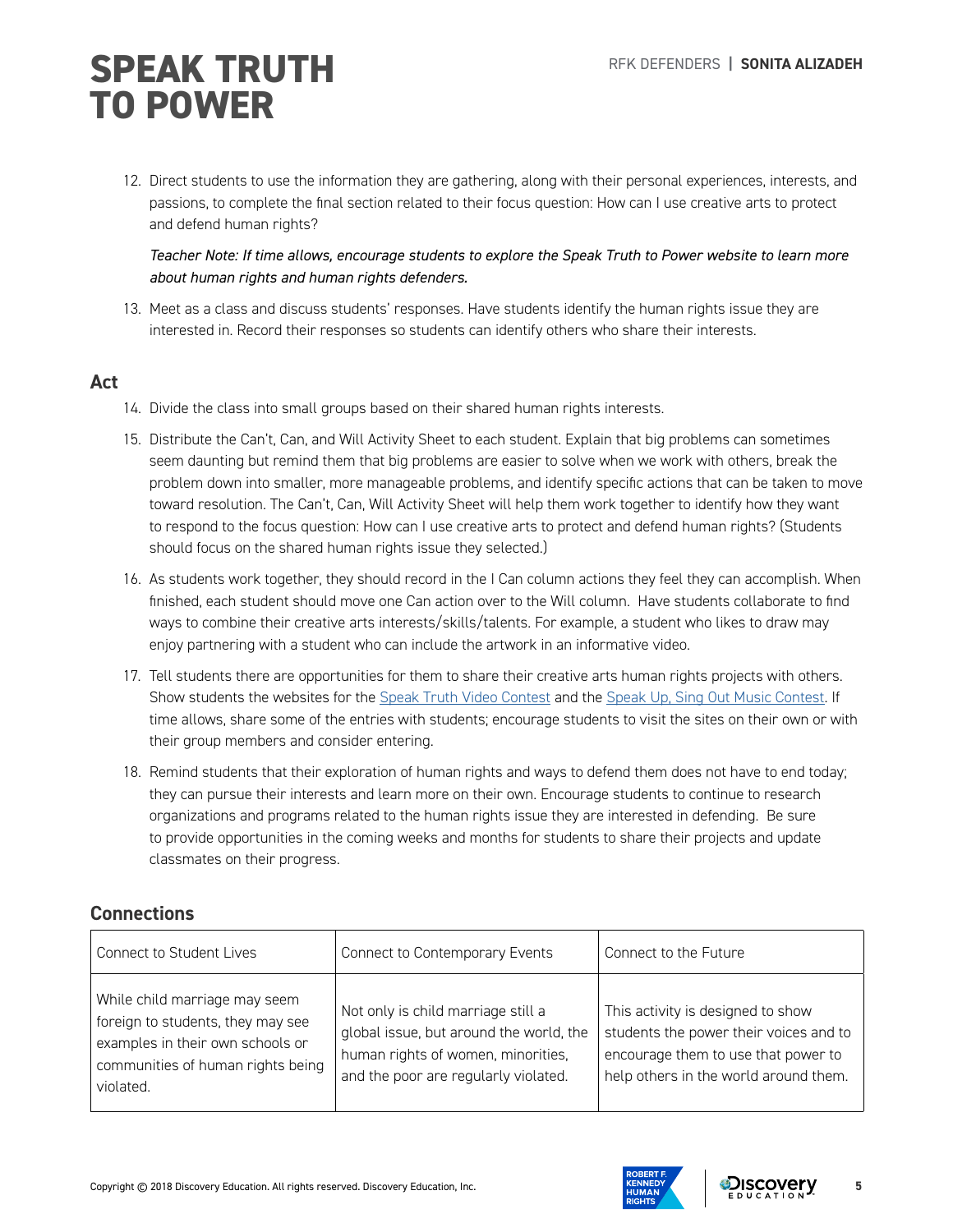### **LYRICS FROM "DAUGHTERS FOR SALE" BY SONITA ALIZADEH**

Let me whisper to you my words

So no one hears that I speak of the selling of girls. My voice shouldn't be heard, as it is against Sharia. Women must remain silent: this is this city's tradition.

I scream to make up for a woman's lifetime of silence. I scream on behalf of the deep wounds on my body. I scream for a body exhausted in its cage, A body that broke under the price tags you put on it.

I am fifteen years old, from Herat. A few have come as suitors and I am confused. I am perplexed by this tradition and these people. They sell girls for money. No right to choose.

Now, my father is concerned about the cost of life. Whoever pays more the girl is his. If I knew that you would keep count of my costs, If I knew that you would keep track of my bites, I would have returned hungry from the table Or I would have eaten your leftovers.

Like all other girls, I am caged.

I am seen as a sheep grown only to be devoured. They repeat it is time to sell me. I am a person too, these are my eyes and ears. Have you ever seen a sheep complaining about death? Have you ever seen a sheep as emotional as I am?

By God, I can't live far from you. Cannot change you with anything, no matter how in need. But you… alas, what should I say? I know you gave birth to me, how can I repay?

Let me scream. I am tired of the silence. Lift your hands off me. I feel suffocated. You didn't converse with me for so long That I keep checking to assure myself I am alive. Voiceless, I am filled with doubt. If I am dead, how can I feel the whips? This is your city's tradition for girls to remain silent, Then tell me, what can I do to prove my personhood?

Maybe escape and suicide are terribly stupid, But what can one do if there is no support? But even if you pull out all my hair, I will not do anything to embarrass you.

If selling me will bring you happiness, I will try to lie: "Everything is great." I hope that God will keep your smiles And my smile, I will exchange with your pain.

But I wish you would review the Quran. I wish you knew it doesn't say women are for sale. Hold on, I need some peace. Leave me alone, I am sick of the makeup. My bruised face will not heal with makeup. What you did to me, infidels won't do to Muslims. I swear it hurts when there are no feelings, When you are in a stranger's embrace.

Continuing my verse is difficult. Your happiness is all I want. But look at me and remember my face. I was the one up on your bedside all night. I am leaving, thankful of your kindness, But I am worried. Who will take care of you? I am leaving, but just in case you miss me, I leave my doll here for you. Don't let her cry like me. Don't sell her. Let her be a gift to remember me by.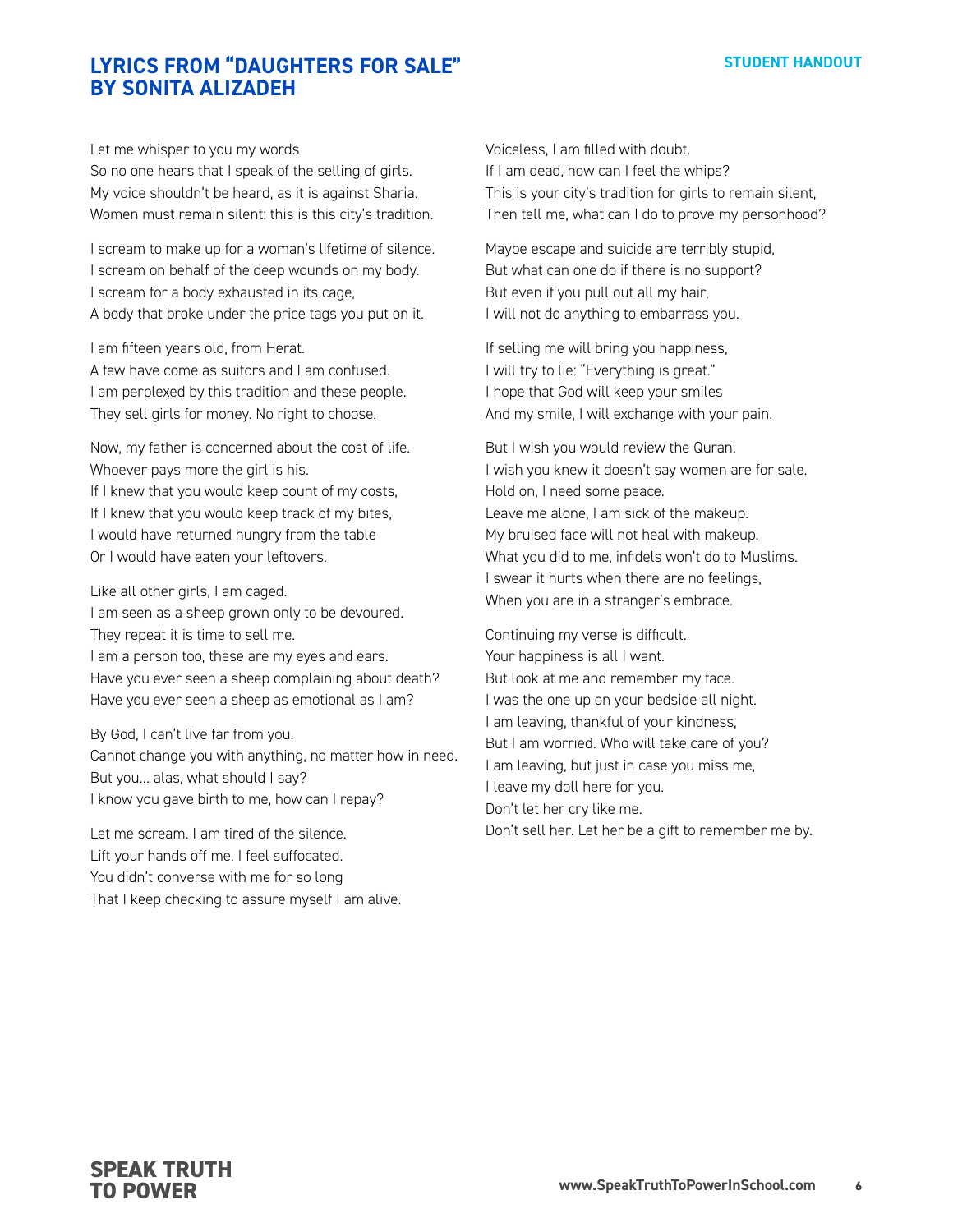#### **STUDENT HANDOUT**

## **LIST OF HUMAN RIGHTS FROM THE UNIVERSAL DECLARATION OF HUMAN RIGHTS**

| Article 1: Right to Equality                                                            |
|-----------------------------------------------------------------------------------------|
| Article 2: Freedom from Discrimination                                                  |
| Article 3: Right to Life, Liberty, and Personal Security                                |
| Article 4: Freedom from Slavery                                                         |
| Article 5: Freedom from Torture and Degrading Treatment                                 |
| Article 6: Right to Recognition as a Person before the Law                              |
| Article 7: Right to Equality before the Law                                             |
| Article 8: Right to Remedy by Competent Tribunal                                        |
| Article 9: Freedom from Arbitrary Arrest and Exile                                      |
| Article 10: Right to Fair Public Hearing                                                |
| Article 11: Right to be Considered Innocent until<br>Proven Guilty                      |
| Article 12: Freedom from Interference with Privacy,<br>Family, Home, and Correspondence |
| Article 13: Right to Free Movement in and out of the<br>Country                         |
| Article 14: Right to Asylum in other Countries<br>from Persecution                      |
| Article 15: Right to a Nationality and the Freedom<br>to Change It                      |

Article 16: Right to Marriage and Family

|  |  |  |  |  | Article 17: Right to Own Property |
|--|--|--|--|--|-----------------------------------|
|--|--|--|--|--|-----------------------------------|

Article 18: Freedom of Belief and Religion

- Article 19: Freedom of Opinion and Information
- Article 20: Right of Peaceful Assembly and Association

Article 21: Right to Participate in Government and in Free Elections

- Article 22: Right to Social Security
- Article 23: Right to Desirable Work and to Join Trade Unions
- Article 24: Right to Rest and Leisure
- Article 25: Right to Adequate Living Standard
- Article 26: Right to Education
- Article 27: Right to Participate in the Cultural Life of Community
- Article 28: Right to a Social Order that Articulates this Document
- Article 29: Right to fulfill Community Duties Essential to Free and Full Development
- Article 30: Freedom from State or Personal Interference in the above Rights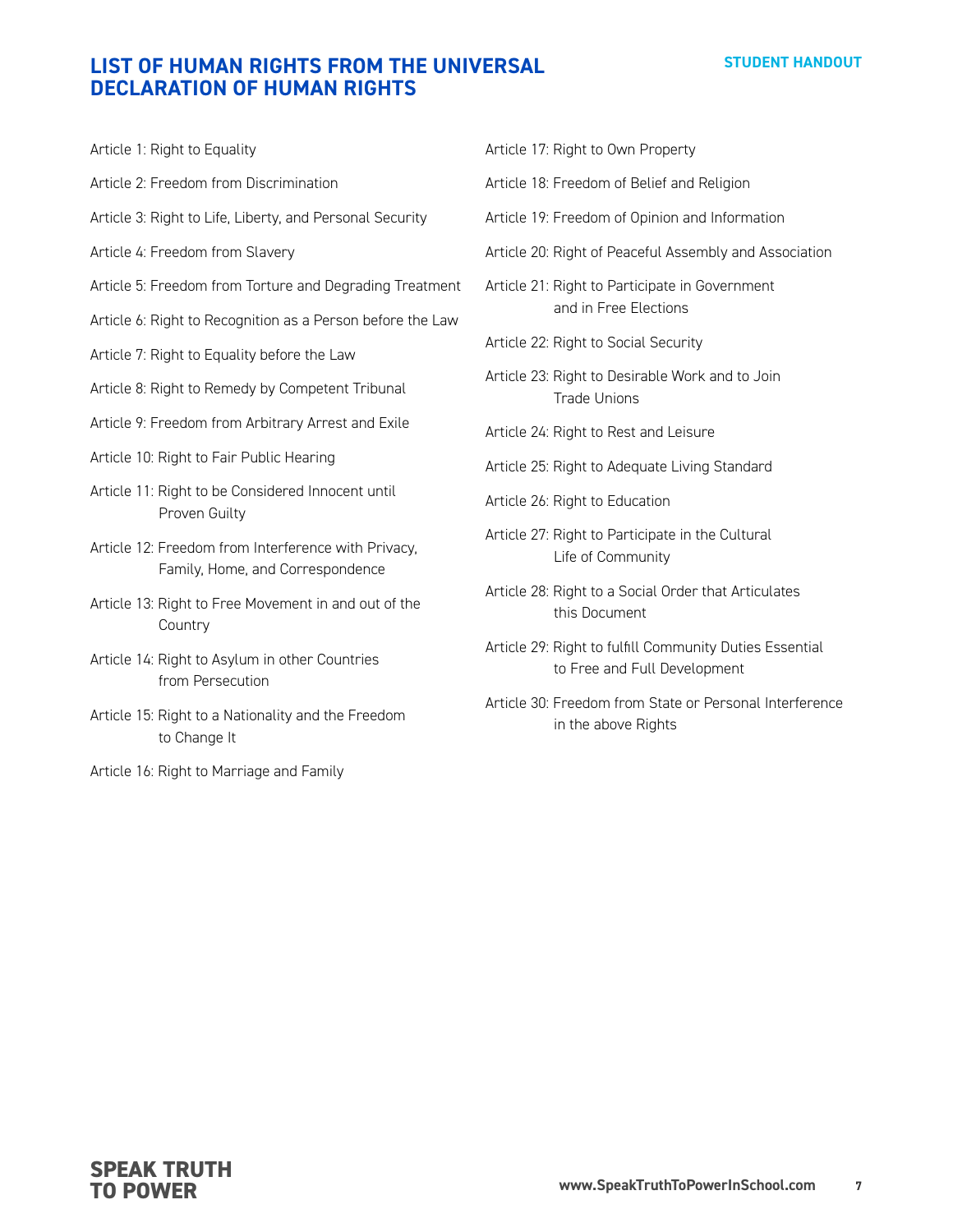## **CREATIVE VOICES FOR CHANGE ACTIVITY SHEET**

| Person           | <b>Whose Rights They Defended</b>                                                 | <b>How They Used Creative Arts</b><br>to Defend Human Rights                                                                               |
|------------------|-----------------------------------------------------------------------------------|--------------------------------------------------------------------------------------------------------------------------------------------|
| Sonita Alizadeh  | women<br>children<br>victims of child marriage                                    | She wrote a rap song about her<br>experiences with child marriage and<br>posted a music video online to share<br>her story with the world. |
| Van Jones        |                                                                                   |                                                                                                                                            |
| Malala Yousafzai |                                                                                   |                                                                                                                                            |
| Elie Wiesel      |                                                                                   |                                                                                                                                            |
| YOUR NAME:       | Which human rights issue am I most<br>interested in defending/protecting?<br>Why? | How might I use my voice to defend<br>and protect people whose human<br>rights are being violated?                                         |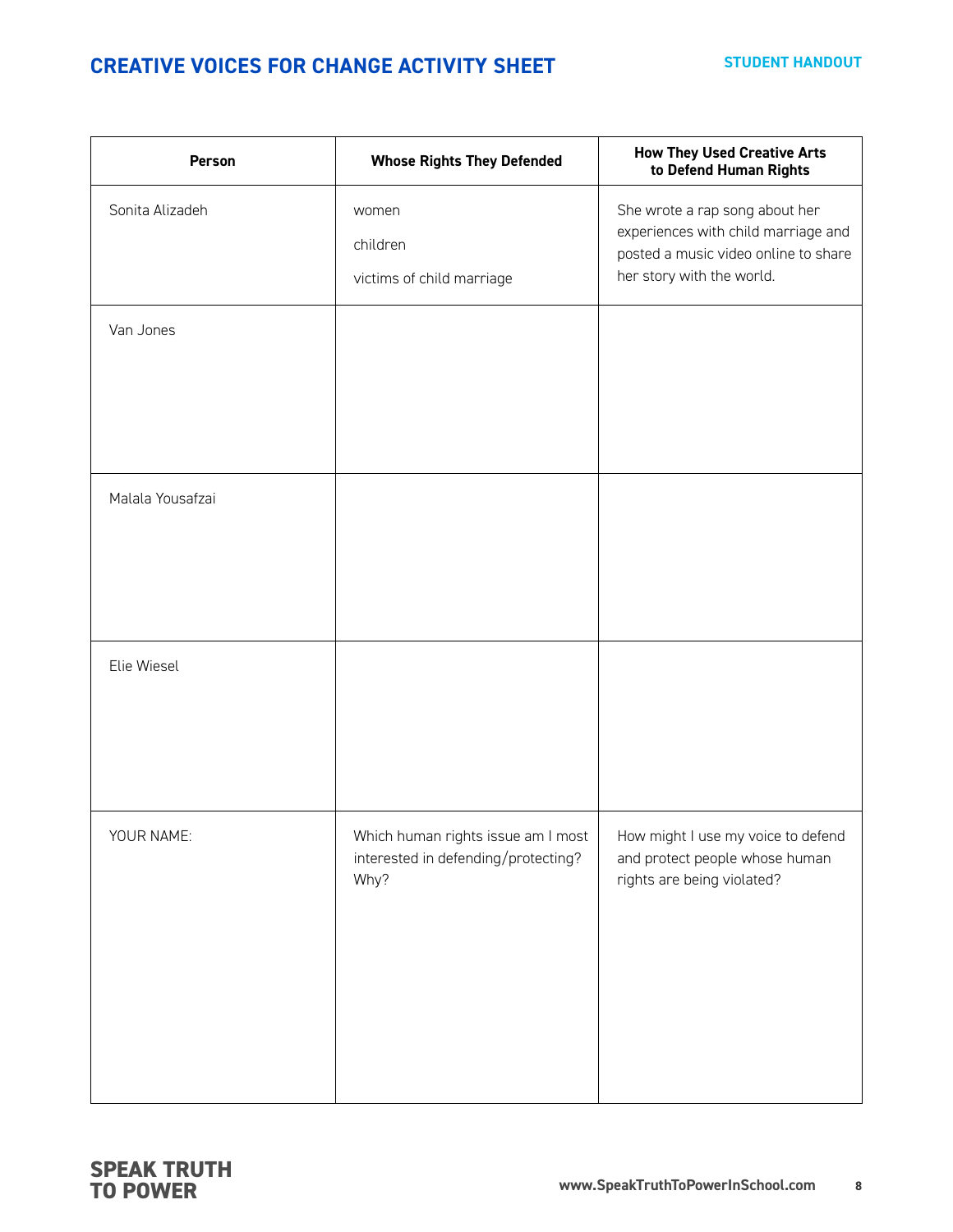## **CAN'T, CAN, WILL ACTIVITY SHEET**

| I CAN'T stop all human rights abuse by myself. |  |  |  |  |
|------------------------------------------------|--|--|--|--|
| $\mathsf{I}$ CAN                               |  |  |  |  |
| $\bullet$                                      |  |  |  |  |
|                                                |  |  |  |  |
|                                                |  |  |  |  |
|                                                |  |  |  |  |
|                                                |  |  |  |  |
|                                                |  |  |  |  |
| $\ensuremath{\mathsf{I}}$ WILL                 |  |  |  |  |
|                                                |  |  |  |  |
|                                                |  |  |  |  |
|                                                |  |  |  |  |
|                                                |  |  |  |  |
|                                                |  |  |  |  |
|                                                |  |  |  |  |
|                                                |  |  |  |  |